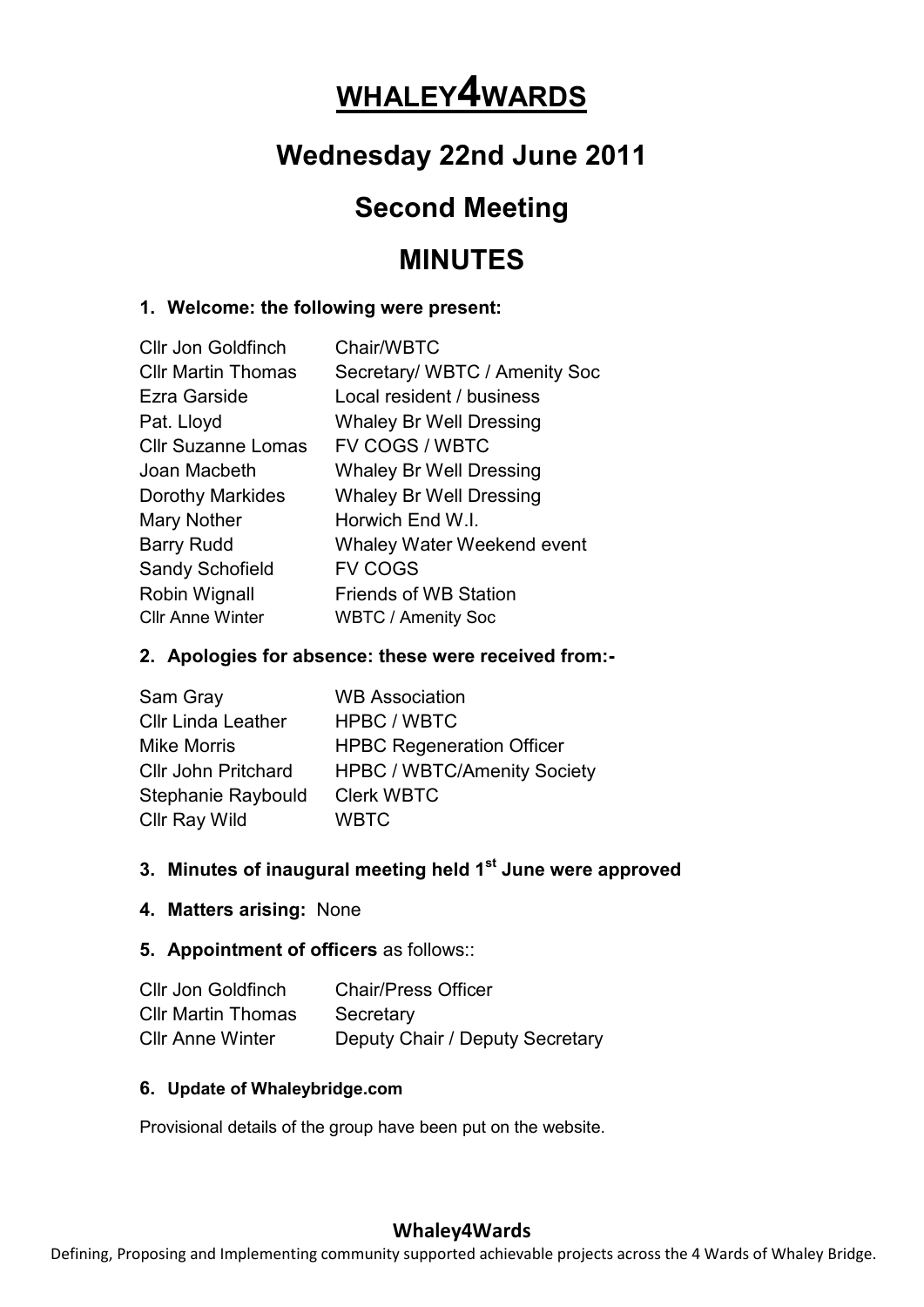#### **7. Update on Funding**

WBTC have allocated an initial £1k to regeneration from the Election Expenses budget (a further £1k may be forthcoming if the is made in due course).

Community Support grants of up to £1k are available from DCC and details will be circulated with these minutes.

Is there a balance of funds left with the previous Regeneration Forum? Has Cllr B Taylor any funds available through DCC? **Action 1:** Cllr Goldfinch to ascertain

#### **8. Organisation & Administration:**

It was agreed to set up W4W as a 'group', with a simple initial constitution, to have individual and group membership, to have a quorum for meetings, to ensure funds used fairly (ie avoid 'packed' votes), and with officers as recorded above.

**Action 2:** Cllr Goldfinch, Cllr Thomas & Sandy Schofield.

The step-up to becoming a charity will be considered if the need arises. Until then it is envisaged the group will look to other parties such as the WBTC and member groups to be project administrators, sometimes in collaboration. VAT recoverability was a factor in using WBTC where possible, and also governance considerations and established reputation.

The need to have a bank account was not identified at this stage, and the barriers to opening such were noted, in the light of money laundering legislation.

It was agreed that the group will be called 'Whaley4Wards'.

Meetings to have 2 hour max duration.

#### **9. Fund raising**

Ezra Garside offered his skills in negotiation, and using his network

It was agreed to apply for membership to High Peak CVS so as to access additional best practice advice.

**Action 3**: Cllr Thomas

It was agreed to tabulate the possible grants and sources of funds that might be available. (seek support in this from 'RAD' – Rural Action Derbyshire)

**Action 4:** Cllr Thomas

#### **Whaley4Wards**

Defining, Proposing and Implementing community supported achievable projects across the 4 Wards of Whaley Bridge.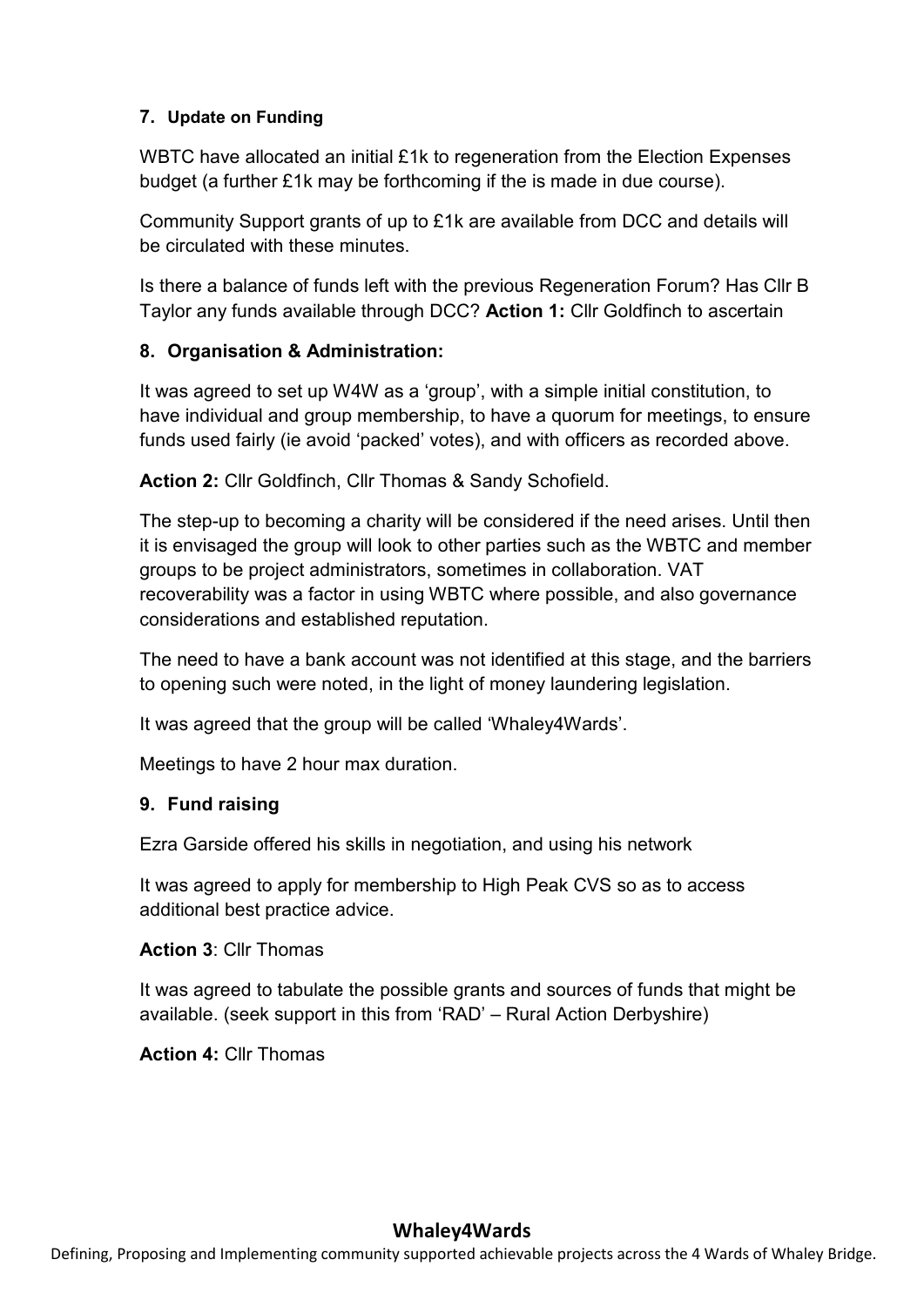#### **10. Sponsorship**

It was agreed to identify sponsorship opportunities within the community from groups, local businesses.

#### **Action 5: Ezra Garside**

#### **11. Projects identified by members**

The list circulated at the start of the meeting was discussed in detail.

Additional projects identified in discussion:

- Sponsored notices at FV COGS field
- Aim for a Best Kept Village Award
- W4W guide as an alternative to the Town Guide, to be issued in 4 ward versions, each with a ward walk on the back cover (to encourage retention of the guide)
- A free Town Centre hotspot zone, possibly sponsored by advertising

Actions identified:

**Action 6**: Martin Thomas to determine if a litter pick could be done under the aegis of WB Amenity Society's Professional Indemnity policy

**Action 7**: Litter Pick, sign cleaning campaign & site walkabout to be organised by Cllr Goldfinch, Cllr S. Lomas, Cllr Thomas & Barry Rudd – on successive days in FV & Whaley Bridge.

Invite other groups such as Football Club or Scouts / probation services to join in on this.

**Action 8**: Cllr Goldfinch to establish which is the responsible body to repair the pot-holes on the linear park under Chapel Road bridge, and to ask them to make suitable repairs.

**Action 9**: Ezra Garside offered to look at design ideas for the Whaleybridge.com banner, and to report at the next meeting.

It was agreed to add Whaley4Wards to the banner and maybe to design an appropriate logo encompassing the 4 wards, alternatively a suitable strap line.

It was agreed that sponsorship would be inappropriate for this.

**Action 10**: Cllr Goldfinch to seek quotes to fix pot-holes on New Road

#### **Whaley4Wards**